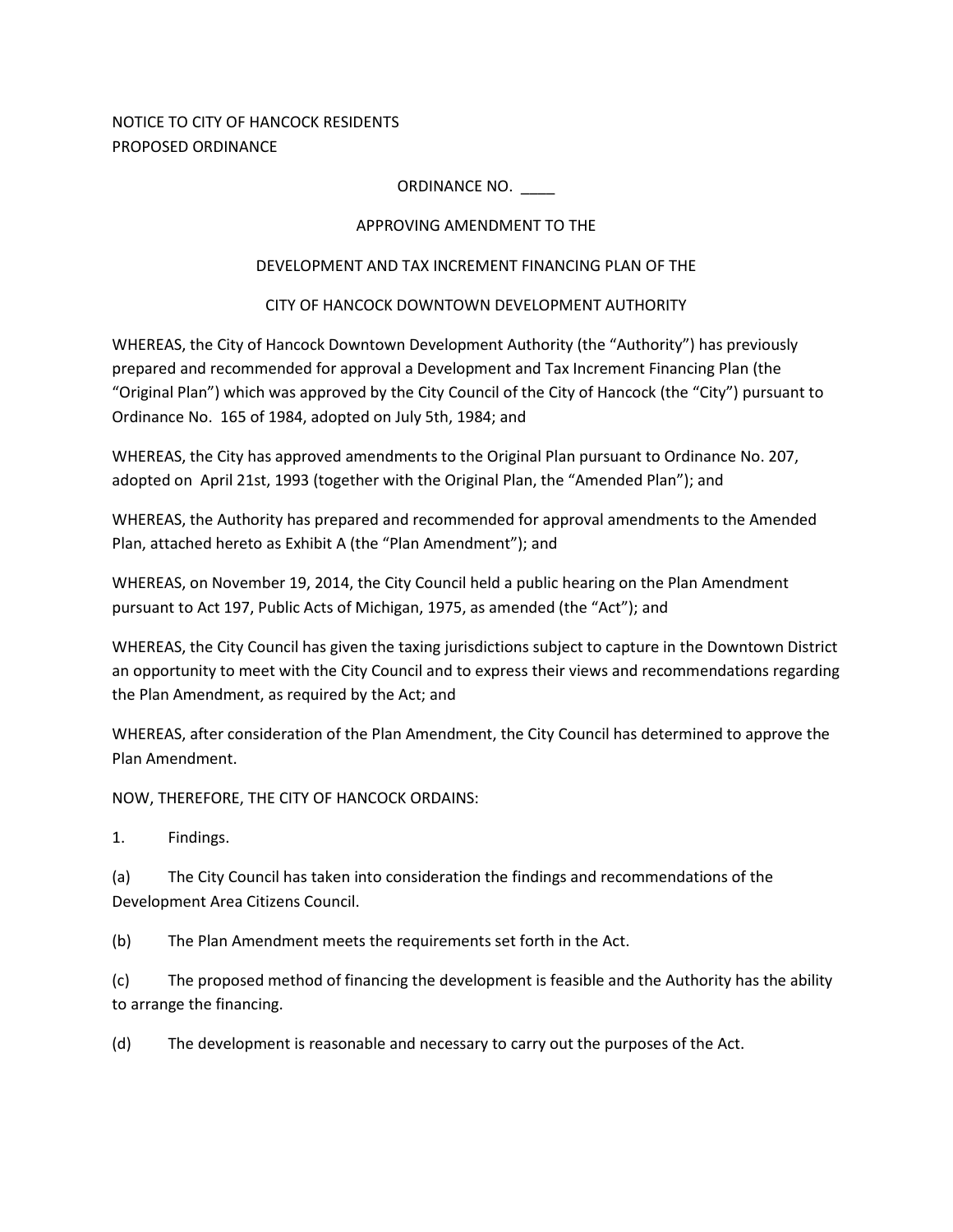(e) The land included within the Development Area to be acquired, if any, is reasonably necessary to carry out the purposes of the Plan Amendment and the purposes of the Act in an efficient and economically satisfactory manner.

 (f) The development plan portion of the Plan Amendment is in reasonable accord with the master plan of the City.

(g) Public services, such as fire and police protection and utilities, are or will be adequate to service the project area.

(h) Changes in zoning, streets, street levels, intersections, and utilities, to the extent required by the Plan Amendment, are reasonably necessary for the project and for the City.

2. Public Purpose. The City Council hereby determines that the Plan Amendment constitutes a public purpose.

3. Best Interest of the Public. The City Council hereby determines that it is in the best interests of the public to proceed with the Plan Amendment in order to halt property value deterioration, to increase property tax valuation, to eliminate the causes of the deterioration in property values, and to promote growth in the Downtown District.

4. Approval and Adoption of Plan Amendment. The Plan Amendment is hereby approved and adopted. A copy of the Plan Amendment and all later amendments thereto shall be maintained on file in the City Clerk's office.

5. Conflict and Severability. All ordinances, resolutions and orders or parts thereof in conflict with the provisions of the Ordinance are to the extent of such conflict hereby repealed, and each section of the Ordinance and each subdivision of any section thereof is hereby declared to be independent, and the finding or holding of any section or subdivision thereof to be invalid or void shall not be deemed or held to affect the validity of any other section or subdivision of the Ordinance.

6. Paragraph Headings. The paragraph headings in this Ordinance are furnished for convenience of reference only and shall not be considered to be a part of the Ordinance.

7. Publication and Recordation. The Ordinance shall be published in full promptly after its adoption in The Daily Mining Gazette, a newspaper of general circulation in the City, qualified under State law to publish legal notices, and shall be recorded in the Ordinance Book of the City, which recording shall be authenticated by the signature of the City Clerk.

8. Effective Date. The Ordinance is hereby determined by the City Council to be immediately necessary for the interests of the City and shall be in full force and effect from and after its passage and publication as required by law.

**CERTIFICATES**